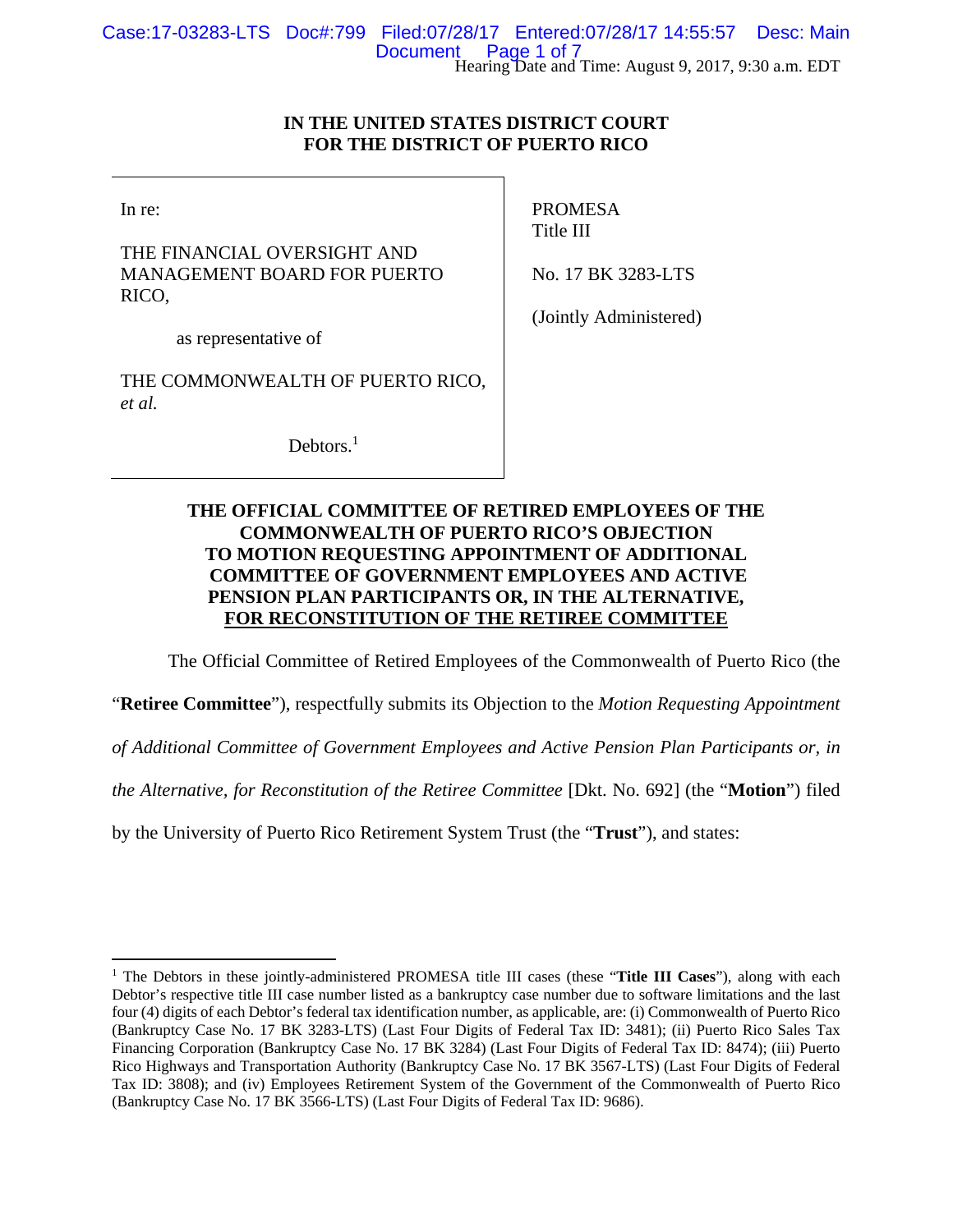### **INTRODUCTION**

The Trust's Motion should be denied because the Trust has failed to demonstrate that the existing committees—the Unsecured Creditors Committee ("**UCC**") and the Retiree Committee do not adequately represent its interests. Both a motion to direct the appointment of an additional committee and a motion to change the membership of an existing committee require the movant to demonstrate that any existing committee as a whole, or in part, does not adequately represent creditors' interests. *See* 48 U.S.C. § 2161(a) incorporating 11 U.S.C. § 1102(a)(2) and (4). Here, the Trust admits, at most, that its only interest is as an unsecured creditor holding claims against the Commonwealth.2 (*See* Motion at 6.) The Trust has not explained, however, how its interest differs from those of any other unsecured creditor that the UCC represents or why the UCC, which already includes two active employee representatives, cannot represent the same interest it holds. (*See* Dkt. No. 338.)

Instead, the Trust argues that it is "uniquely positioned to advocate the interests" of the beneficiaries of the Trust. But every creditor is "uniquely positioned" to advocate its own interests and the interests of its "beneficiaries," be they retirees or stockholders. That fact standing alone does not justify the creation of a separate committee (or a change in the membership of an existing committee) for every creditor who is disappointed that the United States Trustee did not select it to serve. Indeed, the law is clear that a committee need only be broadly representative, not an "exact replica" or mirror image of the creditor body. *See In re Dana Corp.*, 344 B.R. 35, 39 (Bankr. S.D.N.Y. 2006); *In re Enron Corp.*, 279 B.R. 671, 690 (Bankr. S.D.N.Y. 2002). As set

<sup>&</sup>lt;sup>2</sup> While the Trust asserts in a conclusory fashion that it is a creditor of the Commonwealth pursuant to the Reciprocity Act, P.R. LAWS ANN. tit. 3, § 799 (1953), the Motion does not provide any evidence (a) of the amount of the Trust's claims or that the Trust actually has any claims at all under the Reciprocity Act; or (b) that its claims, if any, are against the Commonwealth in its title III case and are not in fact claims against other agencies and instrumentalities of the Commonwealth that are not debtors in these jointly-administered cases.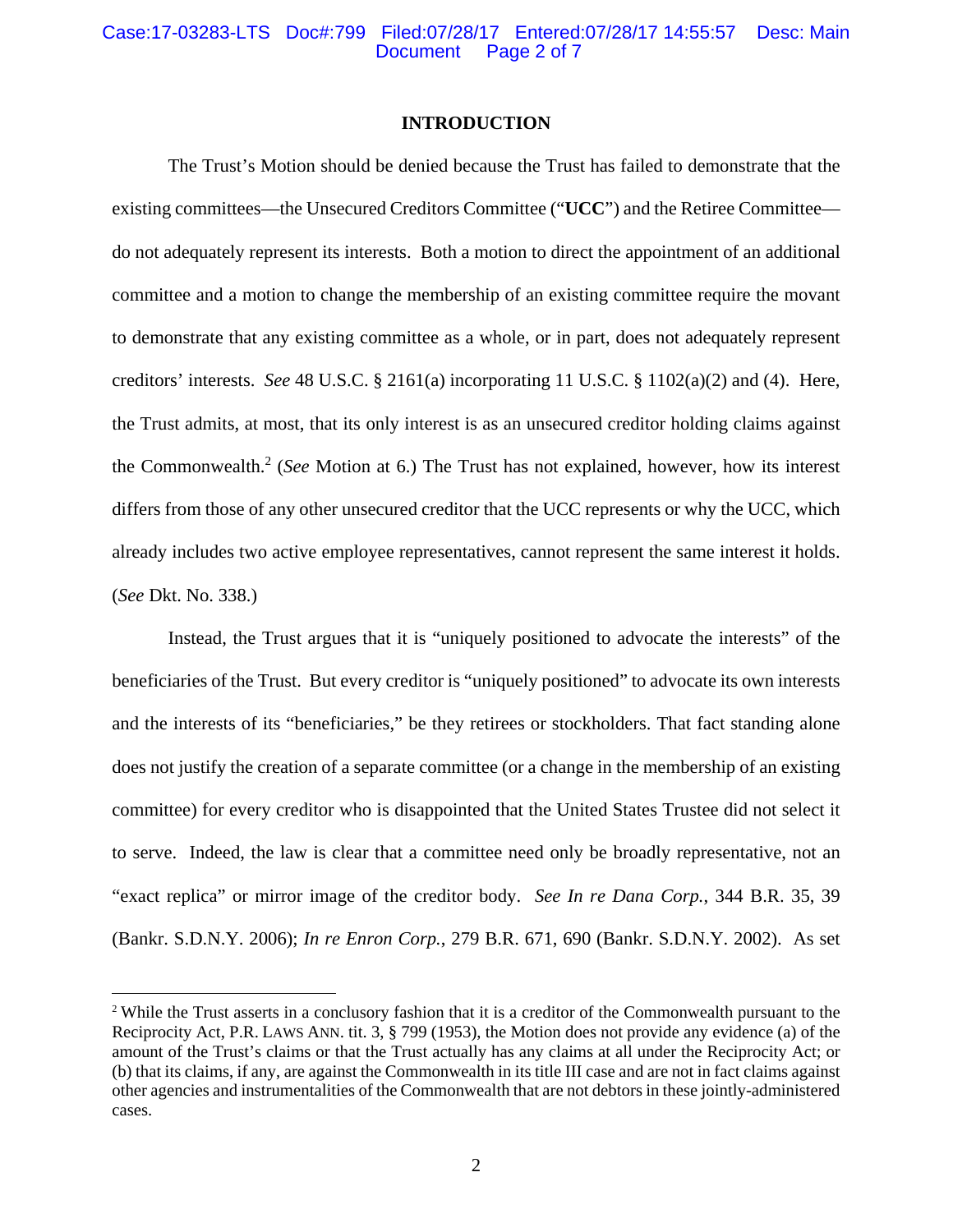### Case:17-03283-LTS Doc#:799 Filed:07/28/17 Entered:07/28/17 14:55:57 Desc: Main Page 3 of 7

forth herein, the existing membership of the UCC adequately represents the Trust's interest, and the Retiree Committee is correctly constituted as well. Accordingly, the Trust's Motion should be denied.

## **ARGUMENT**

"The appointment of an additional committee under section  $1102(a)(2)$  is considered 'extraordinary relief.'" *Dana*, 344 B.R. at 38 (quoting *Enron*, 279 B.R. at 685.) The creditor requesting the appointment of an additional committee bears the burden of proving that the additional committee is necessary to ensure adequate representation of the moving party. *Id*. Similarly, a creditor seeking to change the membership of a committee under section 1102(a)(4) must prove that the change is necessary to ensure adequate representation. *In re ShoreBank Corp.*, 467 B.R. 156, 160-61 (Bankr. N.D. Ill. 2012).

The factors that courts generally consider to determine the adequacy of representation under both sections  $1102(a)(2)$  and  $(a)(4)$  include: (1) the ability of the committee to function; (2) the nature of the case; (3) the standing and desires of various constituencies; (4) the ability of the moving creditor to participate in the case without its own committee; (5) the cost of an additional committee; and (6) the tasks the separate committee would need to perform. *See Dana*, 344 B.R. at 38; *ShoreBank*, 467 B.R. at 161. As set forth below, the Trust has not even attempted to address this standard, and therefore its Motion must be denied.

## **I. The Trust Has Not Established That An Additional Committee Is Necessary To Adequately Represent Its Interest.**

The Trust contends that an additional committee of active employees is needed to represent its interest as the holder of a claim under the Reciprocity Act, P.R. LAWS ANN. tit. 3, § 797 *et seq.* (1953). There are at least three problems with the Trust's argument.

*First*, the United States Trustee has already appointed two active employee representatives

3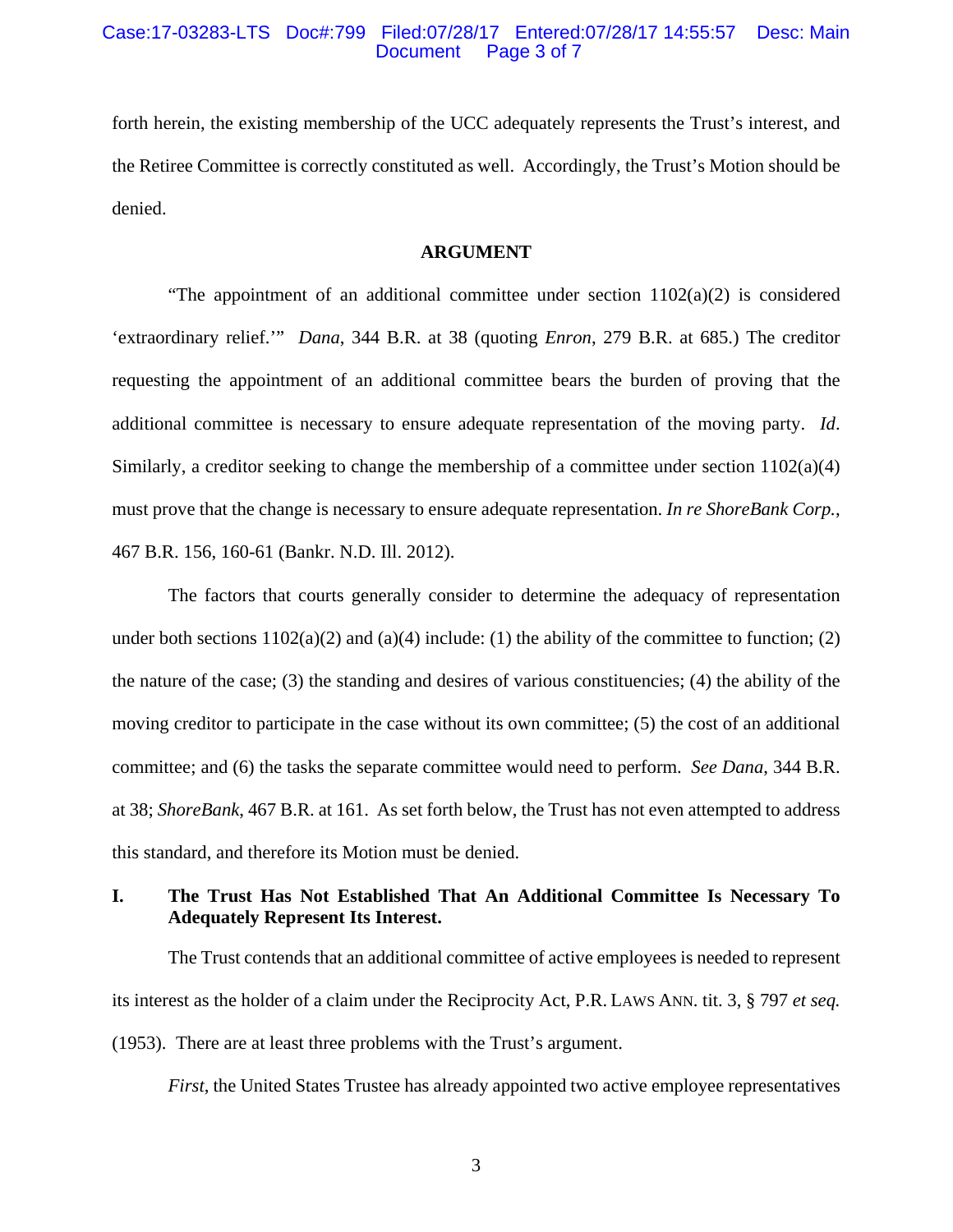#### Case:17-03283-LTS Doc#:799 Filed:07/28/17 Entered:07/28/17 14:55:57 Desc: Main Page 4 of 7

to the UCC—the American Federation of Teachers and the Service Employees International Union. (Dkt. No. 338.) Both of those public employee unions represent the interests of active employees and share the same interest as the Trust claims to represent under the Reciprocity Act. The Reciprocity Act is designed to coordinate pension benefits for all government employees who have worked for two different government employers that provide pensions under different plans. P.R. LAWS ANN. tit. 3, § 797 (1953). The Trust is not the only government pension system that may hold a claim under that statute. *Id*. at § 799. Thus, to the extent that claims arising under the Reciprocity Act require active employee representation on a committee, the existing active employee representatives on the UCC adequately represent that interest.

*Second*, the Trust's request for an additional committee misapprehends the nature and role of a committee. A committee need not be an "exact replica" or mirror image of the creditor body. *See Dana*, 344 B.R. at 39; *Enron*, 279 B.R. at 690. A committee also does not press the unique claims of particular creditors. *See* 48 U.S.C. § 2161 incorporating 11 U.S.C. §1103(c). Instead a committee's job is to advocate for the class of creditors it represents *as a whole*. *Id*.; *In re Drexel Burnham Lambert Grp., Inc.*, 118 B.R. 209, 212-13 (Bankr. S.D.N.Y. 1990). "Committees are not designed to provide a speaker's platform for a particular creditor." *Id*. at 212. Individual creditors such as the Trust must still advance their own unique interests. Thus, in *Dana*, for example, the court declined to appoint an additional committee of asbestos claimants even though the asbestos claims were different from other types of unsecured claims, noting that committees frequently consist of diverse claimholders. 344 B.R. at 38-39. Absent specific evidence that such diversity actually prevents the committee from functioning, the fact that a creditor holds an unsecured claim that is based on a different legal entitlement, is not a reason to appoint an additional committee.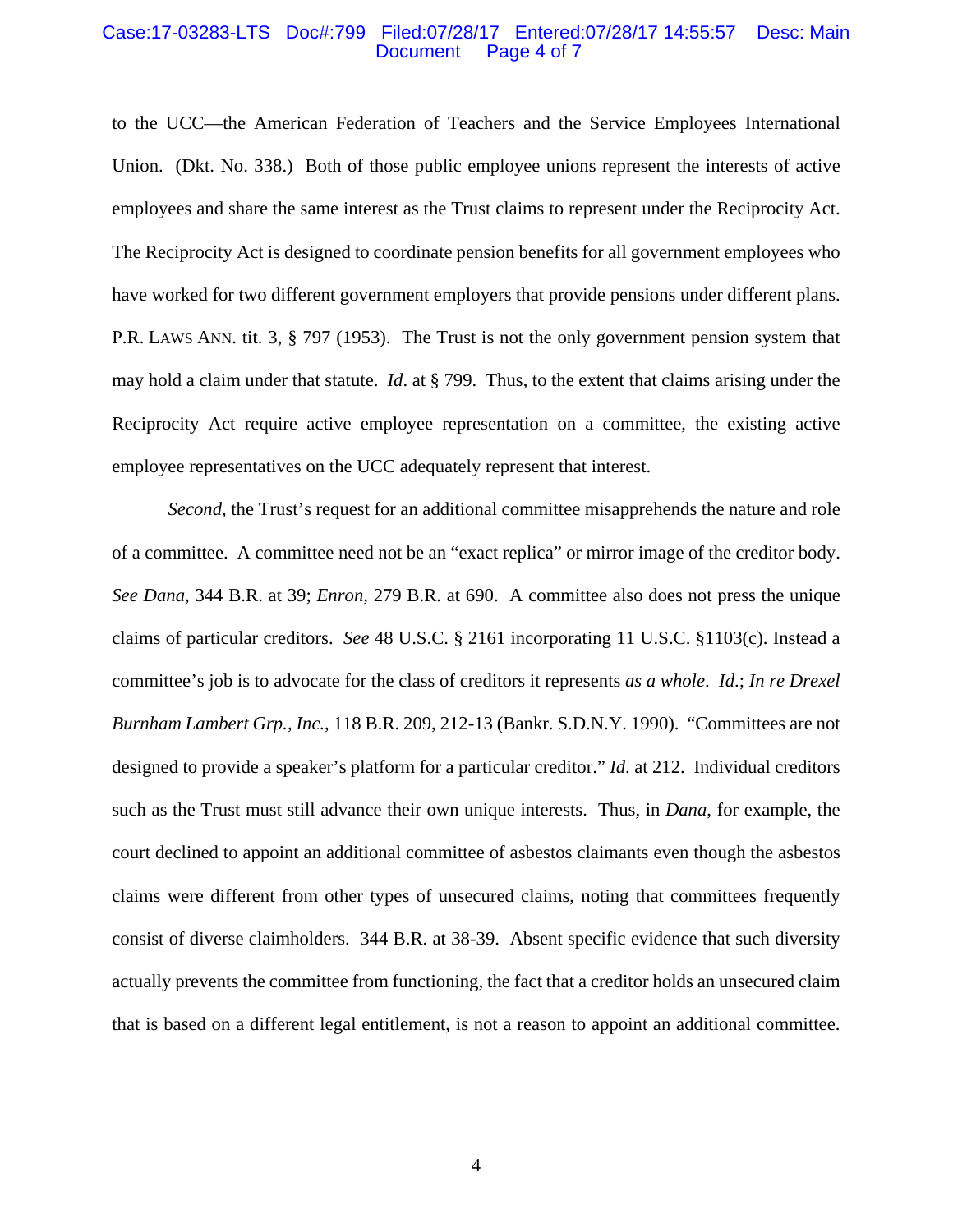### Case:17-03283-LTS Doc#:799 Filed:07/28/17 Entered:07/28/17 14:55:57 Desc: Main Document Page 5 of 7

*Id*.; *accord Drexel Burnham*, 118 B.R. at 212-13 (rejecting movants' argument that they should be added to the committee because their claims were allegedly unique).

*Third*, the Trust has failed to address any of the factors courts examine to determine if the representation is adequate. The Trust has presented no evidence that the UCC is unable to function. The Trust has identified no tasks or issues that require an additional active employee committee to be performed. The Trust has not explained why it cannot participate in this case without an additional committee; indeed, its filing of the Motion demonstrates that it can participate.

Finally, the Trust has not established why the nature of these cases requires an additional committee. The interests of active employees are already represented by membership on the UCC. Not every creditor can sit on the UCC in a case of this size. The United States Trustee considered the creditors that wanted to serve on the UCC and made a decision that the two unions it appointed were sufficient to represent active employees on the UCC. That decision should not be overturned. The Trust's Motion for an additional Committee should be denied.<sup>3</sup>

# **II. The Trust's Motion To Change The Membership Of The Retiree Committee Also Should Be Denied.**

The Trust's alternative request to change the membership of the Retiree Committee also should be denied. The only reason the Trust advances for changing the membership of the Retiree Committee is its statement that if the Retiree Committee represents active employees, its membership should be changed to replace one of the members, who is a retiree from the University of Puerto Rico, with the President of the Trust, who is an active employee. (Motion at 9.) But as

<sup>&</sup>lt;sup>3</sup> The Trust cites *In re Mansfield Ferrous Castings, Inc.*, 96 B.R. 779 (Bankr. N.D. Ohio 1988) for the proposition that an unsecured creditors' committee was not in a position to represent employees. (Motion at 7.) But in *Mansfield*, the employees were also equity security holders and as the court noted, "[i]f the Employees' status was solely as creditors, the Committee would be able to adequately represent them." *Id*. at 781.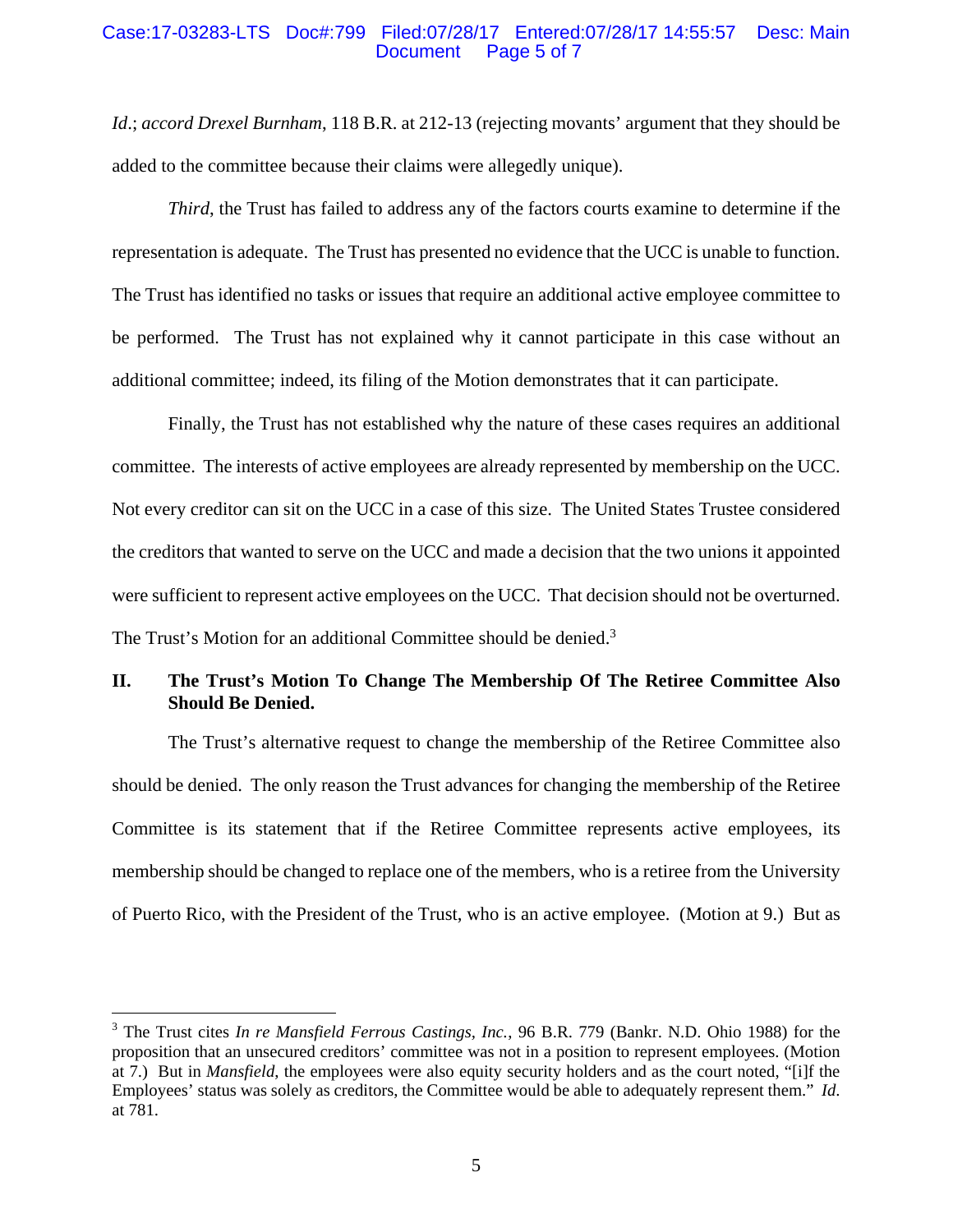#### Case:17-03283-LTS Doc#:799 Filed:07/28/17 Entered:07/28/17 14:55:57 Desc: Main Page 6 of 7

the United States Trustee's composition of the two committees demonstrates, the Retiree Committee represents existing retirees, and the UCC represents active employees.

Moreover, the Retiree Committee, which includes a member who retired from the University of Puerto Rico, adequately represents the interest of the Trust. Under the Reciprocity Act, the Trust is the entity that holds the claim, if any, thereunder. P.R. LAWS ANN. tit. 3, § 799 (1953). To the extent active or retired employees have an interest in that claim, it is an interest in ensuring that the plan in which they participate has adequate funds to pay the benefits due to participants when those benefits come due. That interest is the same for both actives and retirees; therefore, the Retiree Committee which includes a University of Puerto Rico retiree adequately represents the interest that concerns the Trust and its beneficiaries. In addition, as explained above, every participant in every governmental pension plan shares the same concerns under the Reciprocity Act.

For these reasons, the Trust has failed to demonstrate the presence of any of the factors that justify a change in committee membership based on a lack of adequate representation, and therefore, the Trust's alternative request for relief should be denied.